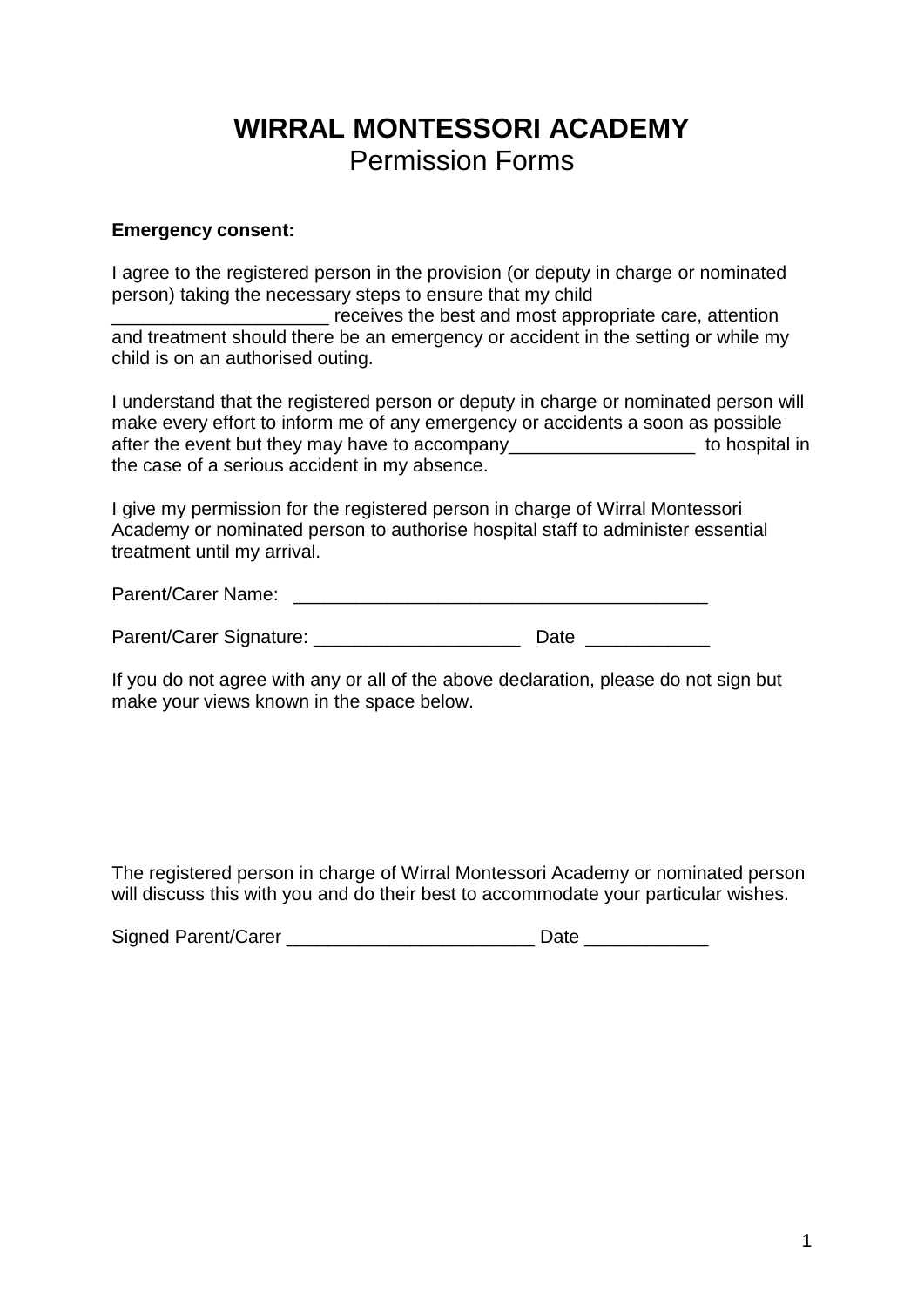## **Observations and photographs:**

As part of our commitment to provide for the individual needs of your child we will observe all areas of development, and in partnership with you, record progress in those areas in order to plan appropriate activities within the academy.

These observations and records will be available for inspection by Ofsted otherwise they will be confidential and available only to you and those academy staff involved in planning the early learning for your child.

Any photographs taken of your child by academy staff may be used in academy displays but will not be taken off the premises.

From time to time, photographers or the local press may come and take photographs in the academy to feature in the local newspaper (with the full names of the children).

Please consider the above and return this completed and signed form to the academy manager.

----------------------------------------------------------------------------------------------------------------

Please return to the Academy manger.

Name of Child…………………………………………………………………………………

Date of birth…………………………………….................................................................

\*I do/do not give permission for academy staff to observe my child as described above, including photographs where necessary.

\*I do/do not give permission for photographs of my child to be displayed in the academy

\*I do/do not give permission for photographs of my child to be used in academy publicity material, e.g. brochure, posters, flyers

\*I do/do not give permission for photographs of my child to be used on the academy website for promotional reasons only

\*I agree/do not agree to my child being photographed and named in the press and on publicity materials.

(\*delete as appropriate)

Signed …………………………..………………..Relationship to Child ………………..…